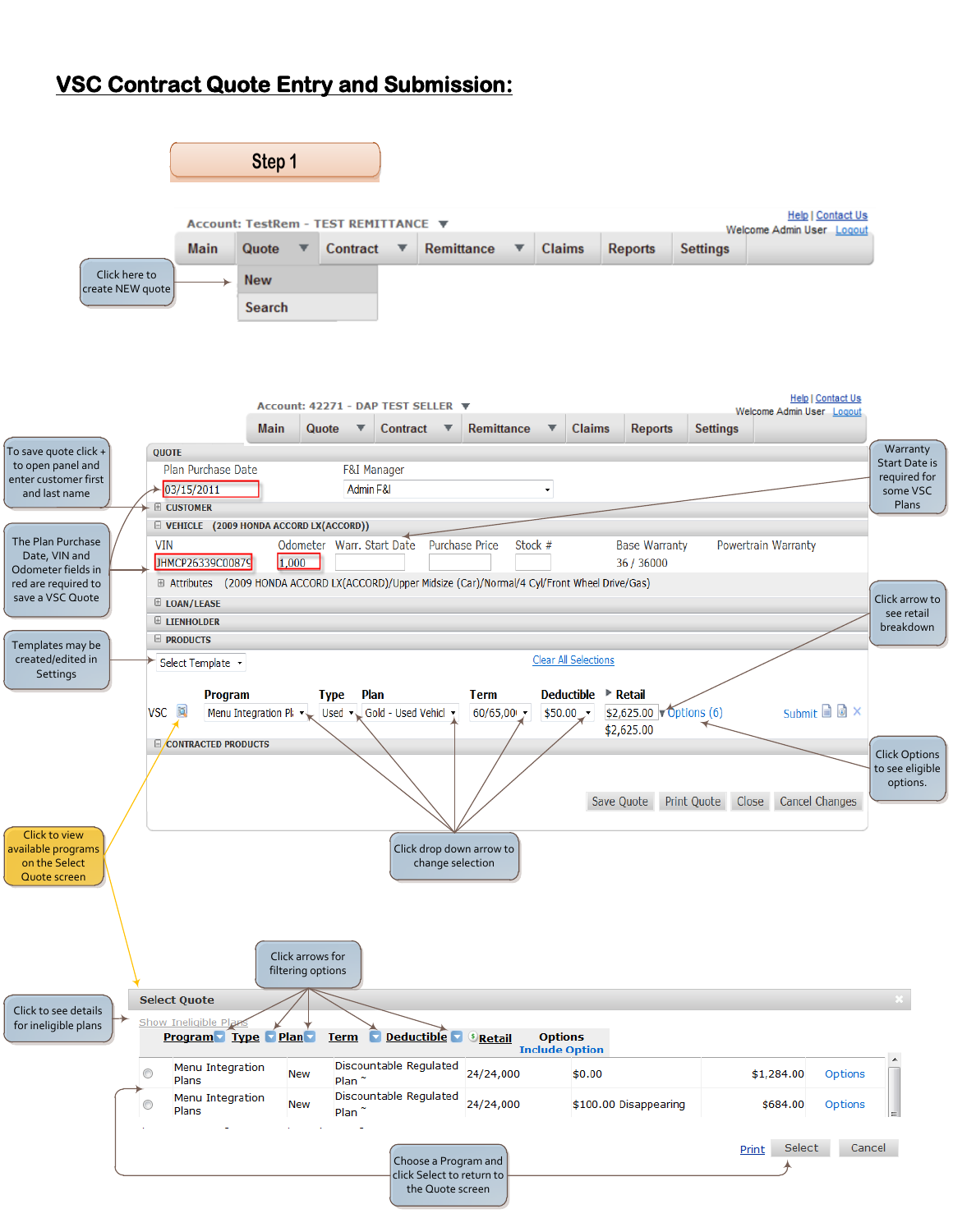| Step 2 |  |
|--------|--|
|        |  |

## **Once quote is accepted, complete highlighted areas to print and submit a contract:**

|                     |                                                                                                           |                           |              |                        | Account: 42271 - DAP TEST SELLER ▼ |             |                             |       |                      |                                  |                          |                 | <b>Help   Contact Us</b><br>Welcome Admin User Logout |                     |
|---------------------|-----------------------------------------------------------------------------------------------------------|---------------------------|--------------|------------------------|------------------------------------|-------------|-----------------------------|-------|----------------------|----------------------------------|--------------------------|-----------------|-------------------------------------------------------|---------------------|
|                     |                                                                                                           | <b>Main</b>               | Quote        | ▼                      | Contract                           | ▼           | Remittance                  |       | <b>Claims</b>        | <b>Reports</b>                   | <b>Settings</b>          |                 |                                                       |                     |
| <b>QUOTE</b>        |                                                                                                           |                           |              |                        |                                    |             |                             |       |                      |                                  |                          |                 |                                                       |                     |
|                     | Plan Purchase Date                                                                                        |                           |              | <b>F&amp;I Manager</b> |                                    |             |                             |       |                      |                                  |                          |                 |                                                       |                     |
| 03/15/2011          |                                                                                                           |                           |              | Admin F&I              |                                    |             |                             |       |                      |                                  |                          |                 |                                                       |                     |
|                     | E CUSTOMER (DAP, DEMO)                                                                                    |                           |              |                        |                                    |             |                             |       |                      |                                  |                          |                 |                                                       |                     |
| <b>First Name</b>   | ΜI                                                                                                        |                           |              | Last Name              | Title                              |             |                             |       |                      |                                  |                          |                 |                                                       |                     |
| <b>DEMO</b>         |                                                                                                           |                           | DAP          |                        |                                    |             |                             |       |                      |                                  |                          |                 |                                                       |                     |
| <b>Address</b>      |                                                                                                           | Address 2                 |              | City                   |                                    |             | <b>State</b>                | ZIP   |                      | Primary Phone                    | Email                    |                 |                                                       |                     |
| 123 MAIN ST         | E VEHICLE (2009 HONDA ACCORD LX(ACCORD))                                                                  |                           |              |                        | LOMBARD                            |             | IL.<br>$\mathbf{v}$         | 60148 |                      | (555) 555-5555 x5555             |                          | dap@fiadmin.com |                                                       |                     |
| <b>VIN</b>          |                                                                                                           | Odometer Warr. Start Date |              |                        | Purchase Price                     |             | Stock #                     |       |                      | <b>Base Warranty</b>             | Powertrain Warranty      |                 |                                                       |                     |
|                     | JHMCP26339C00879                                                                                          | 1,000                     |              |                        | \$24,000.00                        |             |                             |       |                      | 36 / 36000                       |                          |                 |                                                       |                     |
|                     | <b>E Attributes</b> (2009 HONDA ACCORD LX(ACCORD)/Upper Midsize (Car)/Normal/4 Cyl/Front Wheel Drive/Gas) |                           |              |                        |                                    |             |                             |       |                      |                                  |                          |                 |                                                       |                     |
| E LOAN/LEASE        |                                                                                                           |                           |              |                        |                                    |             |                             |       |                      |                                  |                          |                 |                                                       |                     |
| <b>E LIENHOLDER</b> |                                                                                                           |                           |              |                        |                                    |             |                             |       |                      |                                  |                          |                 |                                                       |                     |
| $\Box$ PRODUCTS     |                                                                                                           |                           |              |                        |                                    |             |                             |       |                      |                                  |                          |                 |                                                       | Click to clear      |
|                     | Select Template v                                                                                         |                           |              |                        |                                    |             |                             |       | Clear All Selections |                                  |                          |                 |                                                       | selected Program(s) |
|                     | Program                                                                                                   |                           | <b>Type</b>  | Plan                   |                                    | <b>Term</b> | <b>Deductible</b>           |       | <b>▶ Retail</b>      |                                  |                          |                 |                                                       |                     |
| VSC <b>I</b>        | Menu Integration Pl: •                                                                                    |                           | Used $\cdot$ |                        | Gold - Used Vehicl +               |             | 60/65,00<br>$$50.00$ $\sim$ |       |                      | $$2,625.00$ $\sqrt{$ Options (6) |                          |                 | Submit <b>D</b>                                       |                     |
|                     |                                                                                                           |                           |              |                        |                                    |             |                             |       | \$2,625.00           |                                  |                          |                 |                                                       |                     |
|                     | <b>E CONTRACTED PRODUCTS</b>                                                                              |                           |              |                        |                                    |             |                             |       |                      |                                  |                          |                 |                                                       |                     |
|                     |                                                                                                           |                           |              |                        |                                    |             |                             |       |                      |                                  |                          |                 |                                                       |                     |
|                     |                                                                                                           |                           |              |                        |                                    |             |                             |       | Save Quote           | Print Quote                      | Close                    |                 | Cancel Changes                                        |                     |
|                     |                                                                                                           |                           |              |                        |                                    |             |                             |       |                      |                                  |                          |                 |                                                       |                     |
|                     |                                                                                                           |                           |              |                        |                                    |             |                             |       |                      |                                  |                          |                 |                                                       |                     |
|                     |                                                                                                           |                           |              |                        |                                    |             |                             |       |                      | Click to Submit                  | Click to Preview<br>Form |                 | Click to see Plan<br>Information                      |                     |
|                     |                                                                                                           |                           |              |                        |                                    |             |                             |       | and print Form       |                                  |                          |                 |                                                       |                     |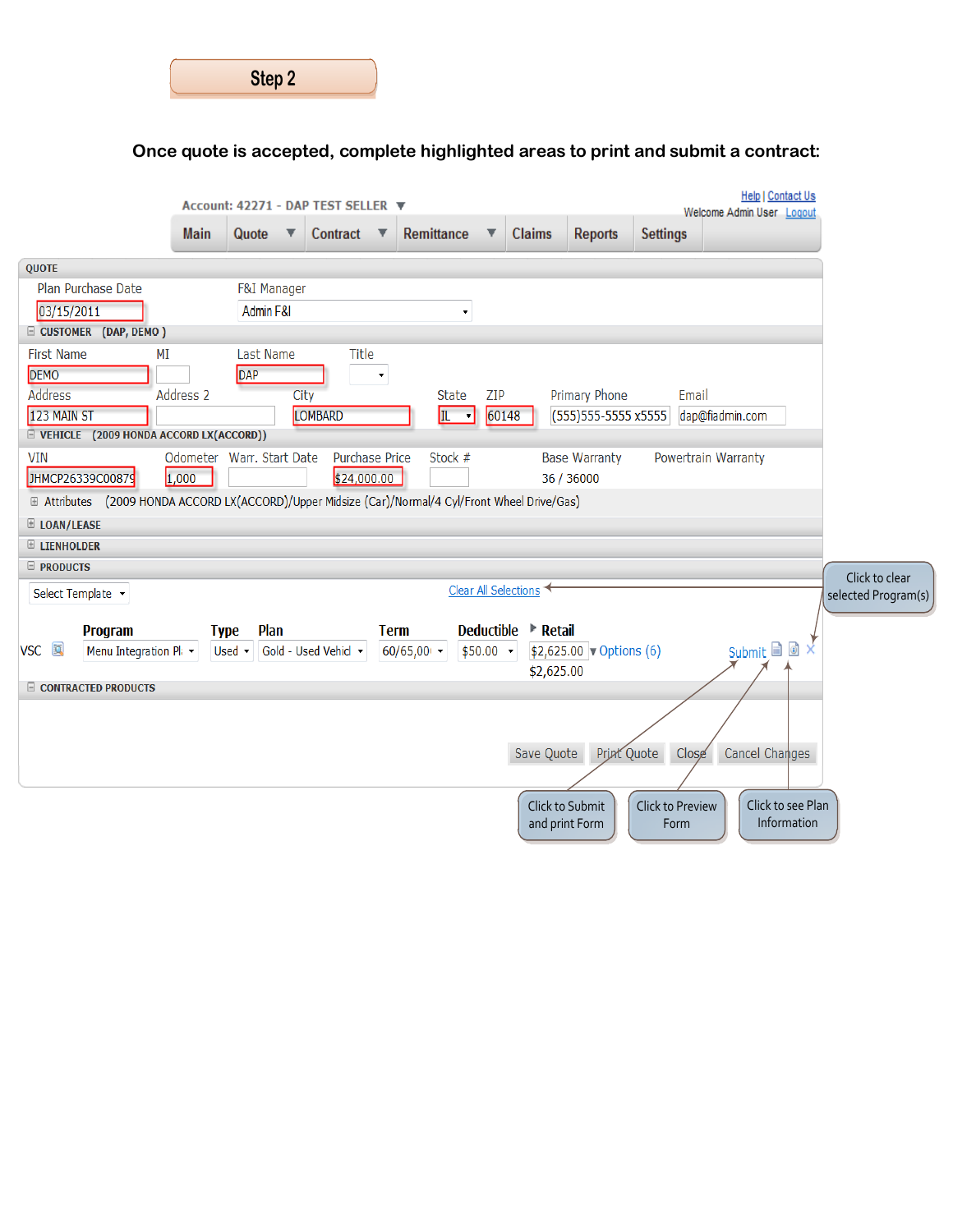## **Contract Entry:**

**The contract entry page is designed for the dealer's office clerk to enter sold contracts.**

**Enter all information necessary to create a contact.**

|                                     |                                                                                                                   |                                                                                                                      |                      |                            |                    | Account: NTAA065 - WINDY CITY AUTO |              |                     |                         |                    |                   |                         |                     |                                          |                          | <b>Help   Contact Us   Français</b><br>Welcome FI Admin                 | Logout             |
|-------------------------------------|-------------------------------------------------------------------------------------------------------------------|----------------------------------------------------------------------------------------------------------------------|----------------------|----------------------------|--------------------|------------------------------------|--------------|---------------------|-------------------------|--------------------|-------------------|-------------------------|---------------------|------------------------------------------|--------------------------|-------------------------------------------------------------------------|--------------------|
|                                     |                                                                                                                   | Quote                                                                                                                |                      | Contract                   |                    | Remittance                         |              | Claims              | <b>Reports</b>          |                    |                   | <b>Settings</b>         |                     |                                          |                          |                                                                         |                    |
|                                     | Click Entry to<br>create a contract                                                                               |                                                                                                                      |                      | Entry                      |                    |                                    |              |                     |                         |                    |                   |                         |                     |                                          |                          |                                                                         |                    |
|                                     |                                                                                                                   |                                                                                                                      |                      | Search                     |                    |                                    |              |                     |                         |                    |                   |                         |                     |                                          |                          |                                                                         |                    |
| Choose<br>appropriate<br>product(s) | <b>Contract Entry</b><br>Plan Purchase Date<br>06/01/2011                                                         | LOAN                                                                                                                 | Deal Type            | ▼<br>V VSC<br>V GAP<br>MNT |                    | Deal Products F&I Manager          |              |                     |                         |                    |                   |                         | ▼                   |                                          |                          |                                                                         |                    |
|                                     | □ Customer (SMITH, JOHN)                                                                                          |                                                                                                                      |                      |                            |                    |                                    |              |                     |                         |                    |                   |                         |                     |                                          |                          |                                                                         |                    |
|                                     | <b>First Name</b><br><b>JOHN</b>                                                                                  |                                                                                                                      | MI                   |                            |                    | <b>Last Name</b><br><b>SMITH</b>   |              | Title               | $\overline{\mathbf{v}}$ |                    |                   |                         |                     |                                          |                          |                                                                         |                    |
|                                     | Address                                                                                                           |                                                                                                                      | Address 2            |                            |                    | City                               |              | <b>State</b>        |                         | ZIP                |                   | <b>Primary Phone</b>    |                     |                                          | Secondary Phone          |                                                                         |                    |
|                                     |                                                                                                                   | 123 EVERGREEN                                                                                                        |                      |                            |                    | SPRINGFIELD                        |              | TX                  | ▼                       | 60137              |                   |                         | (555)123-1234       |                                          |                          |                                                                         |                    |
|                                     | Email                                                                                                             |                                                                                                                      |                      | <b>Alternate Contact</b>   |                    | Language                           |              |                     |                         |                    |                   |                         |                     |                                          |                          |                                                                         |                    |
|                                     |                                                                                                                   | English $\Psi$<br>E Vehicle (2010/TOYOTA/TACOMA PRERUNNER)                                                           |                      |                            |                    |                                    |              |                     |                         |                    |                   |                         |                     |                                          |                          |                                                                         |                    |
|                                     | VIN<br>Mfg. Warr. Start Date Purchase Price<br>Stock #<br><b>Base Warranty</b><br>Powertrain Warranty<br>Odometer |                                                                                                                      |                      |                            |                    |                                    |              |                     |                         |                    |                   |                         |                     |                                          |                          |                                                                         |                    |
|                                     | 3TMNX4GN1AA23S1DA                                                                                                 |                                                                                                                      | 1,200                |                            | 06/07/2011         |                                    |              |                     |                         |                    |                   | 36/36,000               |                     | 60/60,000                                |                          |                                                                         |                    |
|                                     |                                                                                                                   | ⊞ Attributes (2010/TOYOTA/TACOMA PRERUNNER/Compact Pickups/Normal/4 Cyl/Rear Wheel Drive/1/2 ton/Gas/6,000 and less) |                      |                            |                    |                                    |              |                     |                         |                    |                   |                         |                     |                                          |                          |                                                                         |                    |
|                                     | □ Loan/Lease                                                                                                      |                                                                                                                      |                      |                            |                    |                                    |              |                     |                         |                    |                   |                         |                     |                                          |                          |                                                                         |                    |
|                                     | Term<br>12                                                                                                        | <b>Finance Amt</b><br>\$12,000.00                                                                                    | <b>MSRP</b>          | \$24,000.00                | <b>APR</b><br>2.5% | Monthly Pmt<br>\$260.00            |              | 1st Pmt Date        |                         | <b>Balloon Amt</b> |                   |                         | <b>Residual Amt</b> |                                          |                          |                                                                         |                    |
|                                     | <b>□ Lienholder</b>                                                                                               |                                                                                                                      |                      |                            |                    |                                    |              |                     |                         |                    |                   |                         |                     |                                          |                          |                                                                         |                    |
|                                     | Lienholder Name                                                                                                   |                                                                                                                      |                      |                            |                    |                                    |              |                     |                         |                    |                   |                         |                     |                                          |                          |                                                                         |                    |
|                                     | <b>JP MORGAN CHASE</b>                                                                                            |                                                                                                                      |                      |                            |                    | City                               |              | <b>State</b><br>ZIP |                         |                    |                   |                         |                     |                                          |                          |                                                                         |                    |
|                                     | Address                                                                                                           |                                                                                                                      | Address <sub>2</sub> |                            |                    |                                    |              |                     |                         |                    |                   | <b>Primary Phone</b>    |                     |                                          | Email                    |                                                                         |                    |
|                                     | 123 LENDER AVE.                                                                                                   |                                                                                                                      |                      |                            |                    | <b>TEST CITY</b>                   |              | IN<br>▼             | 46815                   |                    |                   |                         |                     |                                          |                          |                                                                         |                    |
|                                     | <b>□ Products</b>                                                                                                 |                                                                                                                      |                      |                            |                    |                                    |              |                     |                         |                    |                   |                         |                     |                                          |                          |                                                                         |                    |
|                                     | Contract #<br>Product<br>VSC123<br><b>VSC</b>                                                                     |                                                                                                                      | Program              | PREFERRED VSC              |                    | Type<br>v.<br>NEW <b>v</b> GOLD    | Plan         |                     |                         | ▼                  | Term<br>36/36,000 | ▼                       | Deductible<br>\$50  | ▼                                        | Remit<br>\$815.00        | Retail                                                                  | Options<br>Options |
|                                     | GAP123<br><b>GAP</b>                                                                                              |                                                                                                                      |                      | <b>DEMO PROGRAMS (GAP)</b> |                    | $\overline{\mathbf{v}}$            | GAP - PER 1K |                     |                         | ▼                  | 12 months         | $\overline{\mathbf{v}}$ |                     |                                          | \$210.00                 |                                                                         | Options            |
|                                     | <b>Total</b>                                                                                                      |                                                                                                                      |                      |                            |                    |                                    |              |                     |                         |                    |                   |                         |                     | Save                                     | \$1,025.00<br>Save & New | \$0.00                                                                  | Close              |
|                                     |                                                                                                                   |                                                                                                                      |                      |                            |                    |                                    |              |                     |                         |                    |                   |                         |                     |                                          |                          |                                                                         |                    |
|                                     | Enter contract<br>number                                                                                          |                                                                                                                      |                      |                            |                    |                                    |              |                     |                         |                    |                   |                         |                     | Click to Save/<br>Submit the<br>contract |                          | Click to submit the<br>contract and open a new<br>contract entry screen |                    |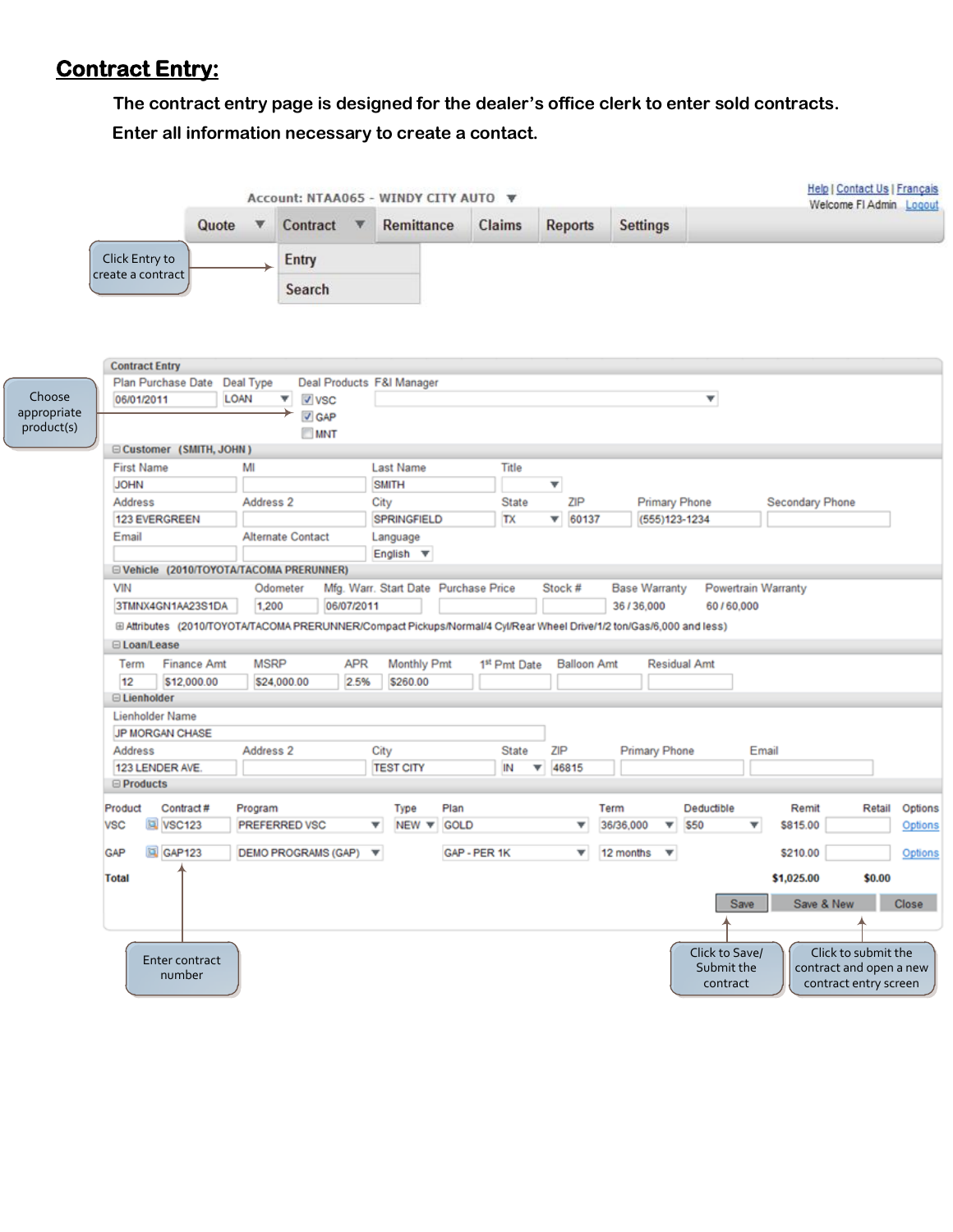### **Contract Search:**

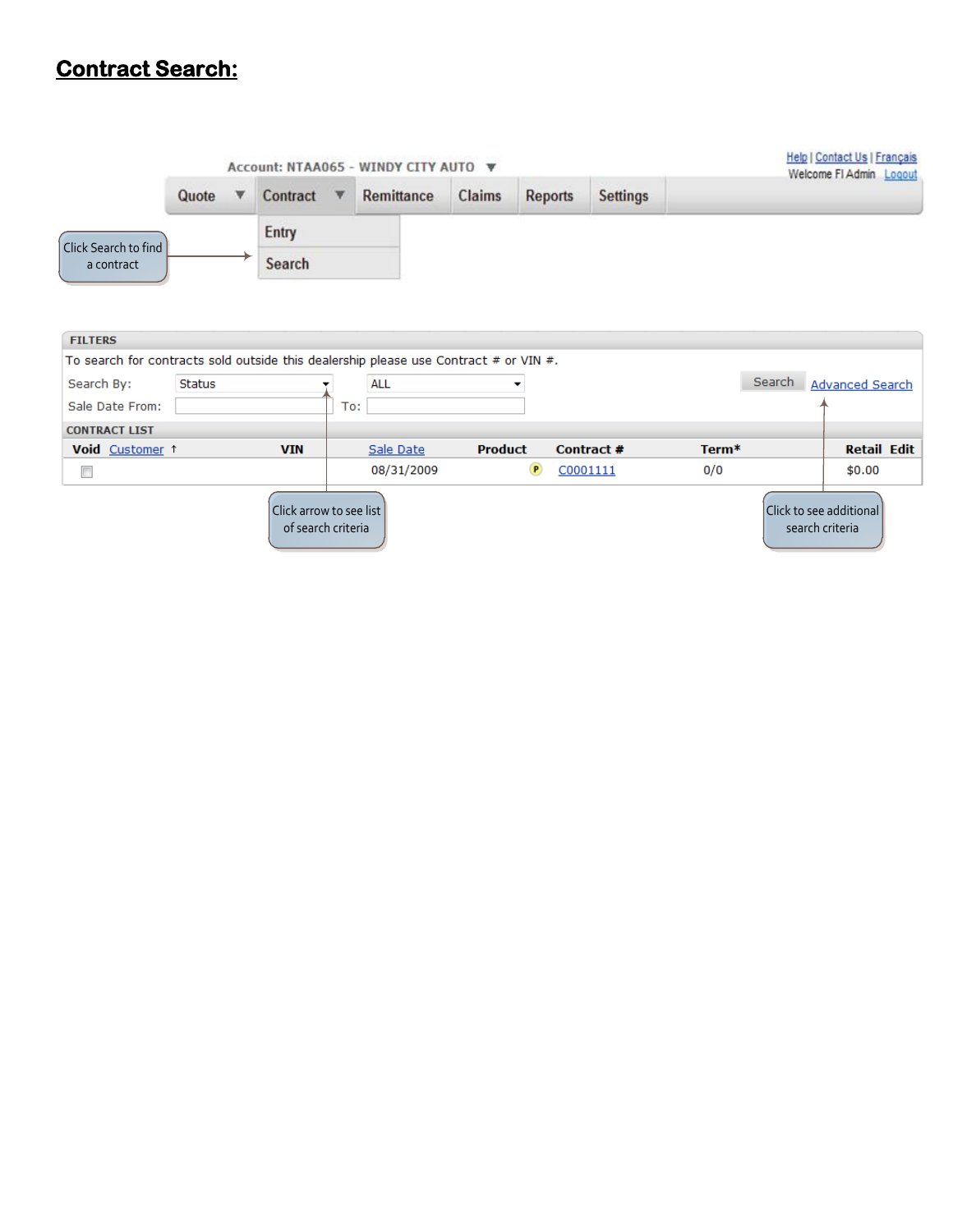### **Remittance:**

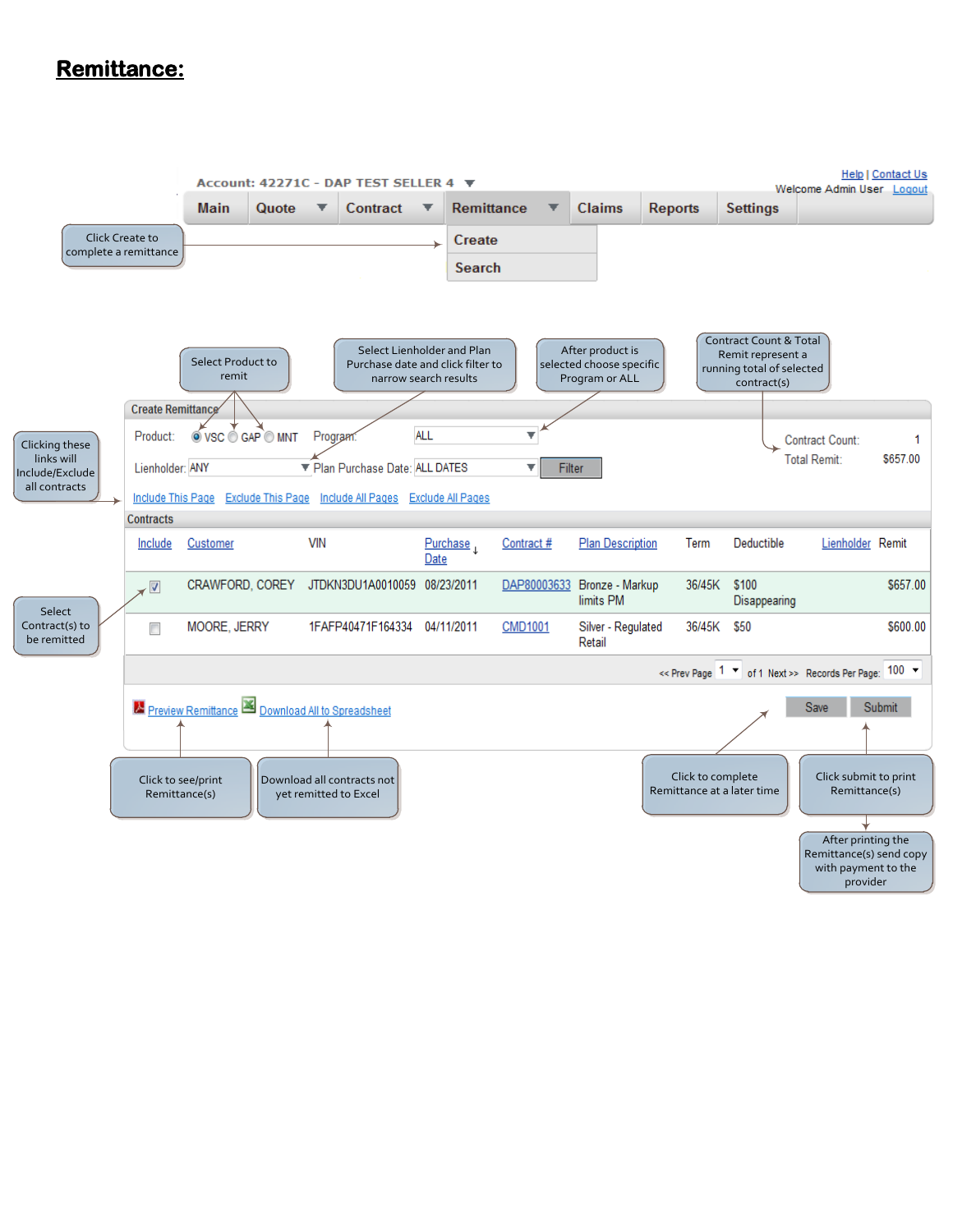## **Remittance Search:**

|                          |                                               |             | Account: 42271C - DAP TEST SELLER 4 |   |                |   |                   |   |               |                                                         |                 | Welcome Admin User Logout   | Help   Contact Us        |
|--------------------------|-----------------------------------------------|-------------|-------------------------------------|---|----------------|---|-------------------|---|---------------|---------------------------------------------------------|-----------------|-----------------------------|--------------------------|
|                          |                                               | <b>Main</b> | Quote<br>▼                          |   | Contract       | ▼ | Remittance        | ▼ | <b>Claims</b> | <b>Reports</b>                                          | <b>Settings</b> |                             |                          |
|                          |                                               |             |                                     |   |                |   | Create            |   |               |                                                         |                 |                             |                          |
|                          | Click Search to<br>find remitted<br>contracts |             |                                     |   |                |   | Search            |   |               |                                                         |                 |                             |                          |
|                          | <b>Remittance Search</b>                      |             | Account: 42271 - DAP TEST SELLER ▼  |   |                |   |                   |   |               |                                                         |                 | Welcome Admin User Logout   | <b>Help   Contact Us</b> |
|                          | can be filtered by<br><b>Submission Date</b>  | <b>Main</b> | Quote                               | ▼ | Contract       | ▼ | <b>Remittance</b> |   | <b>Claims</b> | Reports                                                 | <b>Settings</b> |                             |                          |
| <b>Remittance Search</b> |                                               |             |                                     |   |                |   |                   |   |               |                                                         |                 |                             |                          |
| <b>Submission Date:</b>  | <b>CURRENT MONTH</b>                          |             | ▼ From: 06/01/2011                  |   | To: 06/30/2011 |   | Filter            |   |               |                                                         |                 |                             |                          |
| <b>Remittances</b>       |                                               |             |                                     |   |                |   |                   |   |               |                                                         |                 |                             |                          |
| Submission Date +        | <b>Cycle Month</b>                            |             | <b>Remittance Number</b>            |   |                |   | Product           |   |               | <b>Contract Count</b>                                   |                 | <b>Total Remit</b>          | Reprint                  |
| 06/06/2011               | April 2012                                    |             | 42271-002                           |   |                |   | GAP               |   |               |                                                         | 2               | \$635.00                    | A                        |
|                          |                                               |             |                                     |   |                |   |                   |   |               | << Prev Page 1 \v of 1 Next >> Records Per Page: 100 \v |                 |                             |                          |
|                          |                                               |             |                                     |   |                |   |                   |   |               |                                                         |                 |                             |                          |
|                          |                                               |             |                                     |   |                |   |                   |   |               |                                                         |                 | Click to view<br>remittance |                          |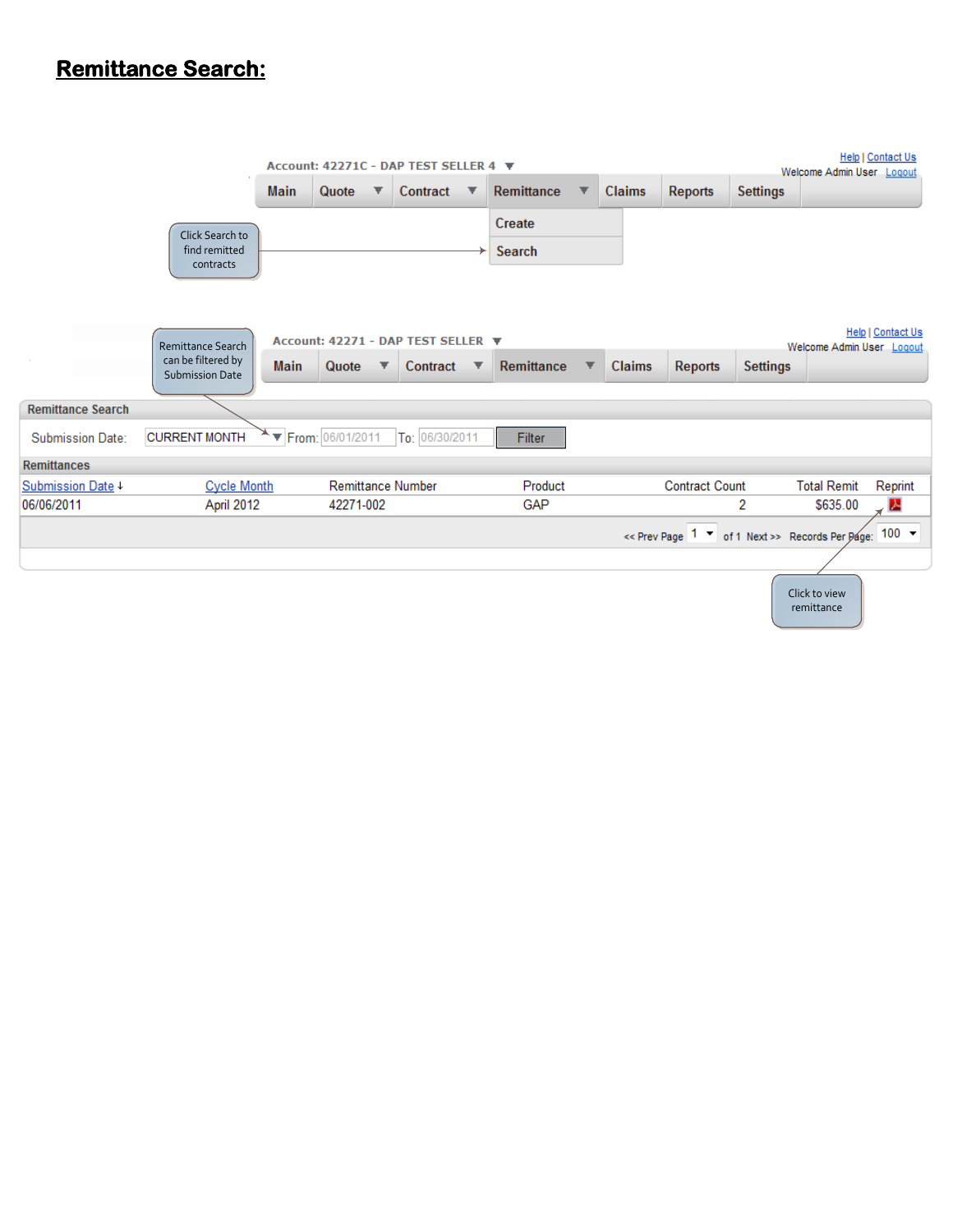# **Creating and Adding a Claim:**

| Step 1                                                                               |                      |                                                     |                 |                                              |                                                 |                                                |
|--------------------------------------------------------------------------------------|----------------------|-----------------------------------------------------|-----------------|----------------------------------------------|-------------------------------------------------|------------------------------------------------|
|                                                                                      | <b>Main</b><br>Quote | Account: 42271 - DAP TEST SELLER ▼<br>Contract<br>▼ | Remittance<br>▼ | <b>Claims</b>                                | <b>Settings</b><br><b>Reports</b>               | Help   Contact Us<br>Welcome Admin User Logout |
| <b>Click Contract and</b><br>Search to find a contract<br>to add a claim to          |                      | <b>Entry</b><br><b>Search</b>                       |                 |                                              |                                                 |                                                |
| Limit search as<br>required                                                          |                      |                                                     |                 |                                              | Click on an existing contract<br>to add a claim |                                                |
| <b>Filters</b>                                                                       |                      |                                                     |                 |                                              |                                                 |                                                |
| To search for contracts sold outside this dealership please use Contract # or VIN #. |                      |                                                     |                 |                                              |                                                 |                                                |
| Search By:<br><b>Status</b>                                                          | <b>ALL</b>           | ▼                                                   | Search          | <b>Advanced Search</b>                       |                                                 |                                                |
| Sale Date From:                                                                      | To:                  |                                                     |                 |                                              |                                                 |                                                |
| <b>Contract List</b>                                                                 |                      |                                                     |                 |                                              |                                                 |                                                |
| Void Customer 1                                                                      | <b>VIN</b>           | <b>Purchase Date</b>                                | Product         | Contract #                                   | Term*                                           | Edit<br>Retail                                 |
| CRAWFORD, COREY<br>П                                                                 | JTDKN3DU1A0010059    | 08/23/2011                                          | <b>VSC</b>      | DAP80003633<br>P                             | 36/45                                           | \$788.40                                       |
| MOORE, JERRY<br>г                                                                    | 1FAFP40471F164334    | 04/11/2011                                          | <b>VSC</b>      | <b>CMD1001</b><br>$\left( \mathbf{P}\right)$ | 36/45                                           | \$350.00                                       |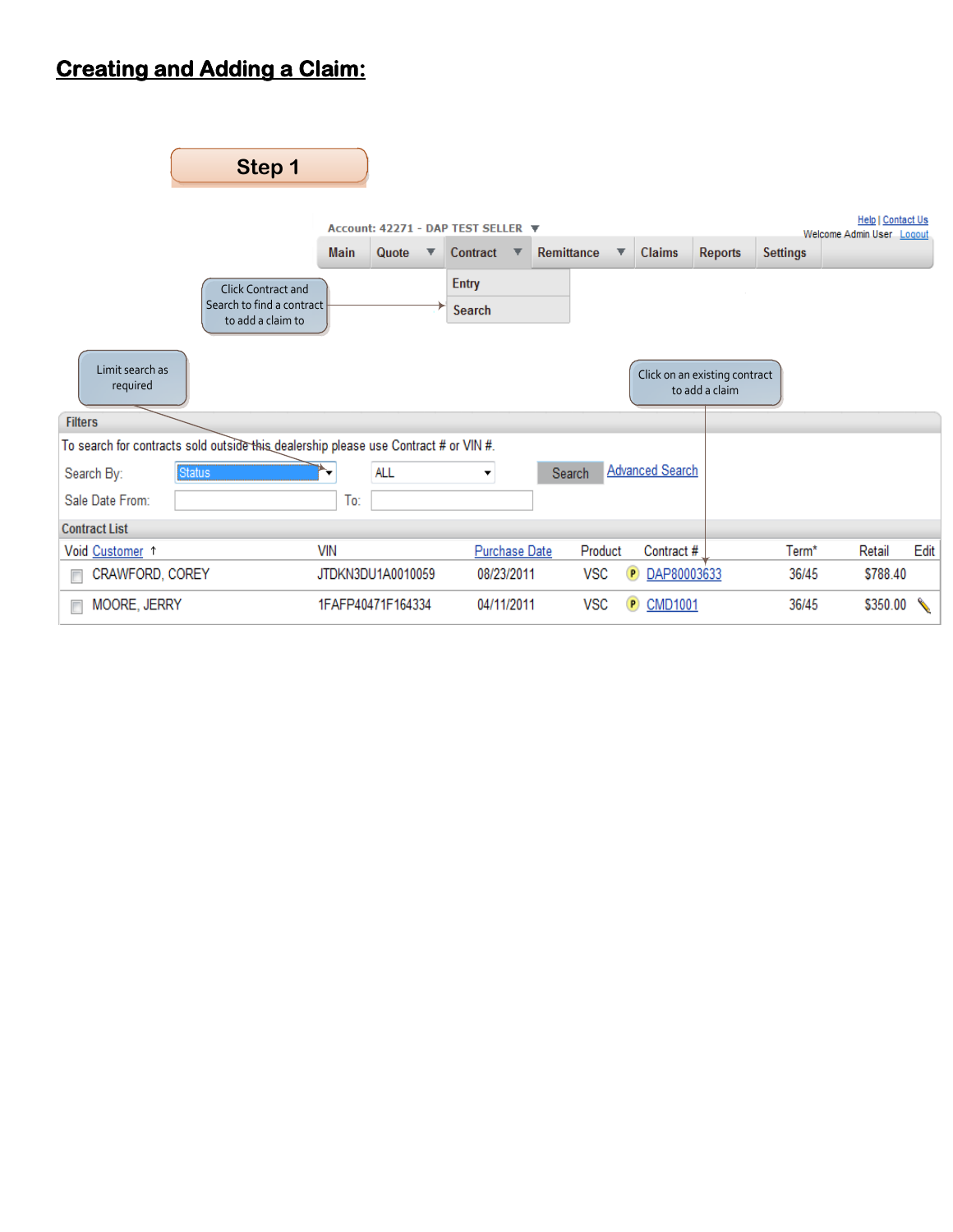|                                                              |                                          |                         |                                    |                                  | Account: 42271 - DAP TEST SELLER ▼       |                             |                                |                         |                       |                |                           | Welcome Admin User Logout          | <b>Help   Contact Us</b> |
|--------------------------------------------------------------|------------------------------------------|-------------------------|------------------------------------|----------------------------------|------------------------------------------|-----------------------------|--------------------------------|-------------------------|-----------------------|----------------|---------------------------|------------------------------------|--------------------------|
|                                                              |                                          | <b>Main</b>             |                                    | Quote<br>$\overline{\mathbf{v}}$ | Contract $\overline{\mathbf{v}}$         |                             | <b>Remittance</b>              | $\overline{\mathbf{v}}$ | <b>Claims</b>         | <b>Reports</b> | <b>Settings</b>           |                                    |                          |
| <b>General Information</b>                                   |                                          |                         |                                    |                                  |                                          |                             |                                |                         |                       |                |                           |                                    | <b>Back to Search</b>    |
| Plan Purchase Date: 04/12/2011                               |                                          |                         |                                    | <b>Customer Name:</b>            |                                          | MAHENDRA, VIKAS, 2 Vehicle: |                                |                         |                       |                | 1FMZU73E32ZA01701         |                                    | Attributes               |
| Mfg. Warr. Start<br>Date:                                    |                                          |                         | Address:                           |                                  |                                          |                             |                                |                         |                       |                | 2002 FORD EXPLORER XLT    |                                    |                          |
| Seller:                                                      | DAP TEST SELLER                          |                         |                                    |                                  | , IL                                     |                             |                                |                         | Sale Odometer:        | 0              |                           |                                    |                          |
| F&I Manager:                                                 | <b>Admin User</b>                        |                         | Primary Ph.:                       | Secondary Ph.:                   |                                          |                             |                                |                         |                       |                |                           |                                    |                          |
| Stock #:                                                     |                                          |                         | Email:                             |                                  |                                          |                             |                                |                         |                       |                |                           |                                    |                          |
| Lienholder:                                                  |                                          |                         | Language:                          |                                  | EN                                       |                             |                                |                         |                       |                |                           |                                    |                          |
|                                                              |                                          |                         | Alt. Contact:                      |                                  |                                          |                             |                                |                         |                       |                |                           |                                    |                          |
|                                                              |                                          |                         |                                    | <b>Edit Customer Information</b> |                                          |                             |                                |                         |                       |                |                           |                                    |                          |
| □ Service Contract (VSCMH20110412-02) Pending <sup>●</sup>   |                                          |                         |                                    |                                  |                                          |                             |                                |                         |                       |                |                           |                                    |                          |
| Plan Type:                                                   |                                          |                         |                                    |                                  | Term: Miles: Ded: Payment Option:        |                             |                                |                         | <b>Retail:</b>        |                |                           | $$0.00$ $\sqrt{ }$                 |                          |
| Program:                                                     |                                          |                         |                                    | <b>Effective Date:</b>           |                                          |                             |                                |                         |                       |                |                           |                                    |                          |
| Plan Name:                                                   |                                          |                         |                                    | <b>Effective Odom:</b>           |                                          | $0 - 0$                     |                                |                         |                       |                |                           |                                    |                          |
| <b>Added</b><br><b>Options:</b>                              |                                          |                         |                                    |                                  |                                          |                             |                                |                         |                       |                |                           |                                    |                          |
| <b>El Claims</b> Add Claim                                   |                                          |                         |                                    |                                  |                                          |                             |                                |                         |                       |                |                           |                                    |                          |
|                                                              |                                          |                         |                                    |                                  |                                          |                             |                                |                         |                       |                |                           |                                    |                          |
|                                                              |                                          |                         |                                    |                                  | Re-generate Contract                     |                             |                                | <b>Edit Contract</b>    |                       |                | <b>Cancellation Quote</b> | <b>Void Contract</b>               |                          |
| <b>Claim Detail</b>                                          | Claim Detail screen                      | Step 3                  |                                    |                                  |                                          |                             |                                |                         |                       |                |                           |                                    |                          |
| <b>Received Date:</b><br>Customer<br>Phone #:                | 06/07/2011<br><b>Customer Complaint:</b> |                         | Loss Date:<br>Servicer<br>Contact: |                                  | 06/01/2011                               |                             | Loss Odometer:                 |                         |                       | 1,000          | Repair Number: 1234       |                                    |                          |
|                                                              |                                          |                         |                                    |                                  |                                          |                             |                                |                         |                       |                |                           |                                    |                          |
|                                                              |                                          |                         |                                    |                                  |                                          |                             |                                |                         |                       |                |                           |                                    |                          |
|                                                              |                                          |                         |                                    |                                  | The following                            |                             |                                |                         |                       |                |                           |                                    |                          |
| $\rightarrow$ Cause:                                         |                                          |                         |                                    |                                  | fields are required<br>to submit a claim |                             | Labor:<br>\$72.00              |                         | Labor Tax:<br>0.000 % |                | Part Tax:<br>7.600 %      | Deductible:<br>\$100               |                          |
|                                                              |                                          |                         |                                    |                                  |                                          |                             |                                |                         |                       |                |                           |                                    |                          |
|                                                              |                                          |                         |                                    |                                  |                                          |                             |                                |                         |                       |                |                           |                                    |                          |
| Correction:                                                  |                                          |                         |                                    |                                  |                                          |                             | <b>Additional Information:</b> |                         |                       |                |                           |                                    |                          |
|                                                              |                                          |                         |                                    |                                  |                                          |                             |                                |                         |                       |                |                           |                                    |                          |
|                                                              |                                          |                         |                                    |                                  |                                          |                             |                                |                         |                       |                |                           |                                    |                          |
| Repair Details:                                              |                                          |                         |                                    |                                  |                                          |                             |                                |                         |                       |                |                           |                                    |                          |
| Loss<br>Code                                                 |                                          | <b>Loss Description</b> | Cov.                               |                                  | Part #                                   |                             | <b>Part Description</b>        |                         | Qty                   | Part Price     | <b>Labor Time</b>         | Tax                                |                          |
| <b>B1208</b>                                                 | Accumulator ABS<br>Щ,                    |                         | Y                                  | 456                              |                                          |                             | <b>Accumulator for Brakes</b>  |                         | 1.000                 | \$250.00       | 2.000                     | \$19.05                            | <b>Total</b><br>\$414.04 |
|                                                              | $\ldots$                                 |                         |                                    |                                  |                                          |                             |                                |                         | $\overline{0}$        | \$0.00         | $\mathbf 0$               | \$0.00                             |                          |
|                                                              | $\ldots$                                 |                         |                                    |                                  |                                          |                             |                                |                         | 0                     | \$0.00         | 0                         | \$0.00                             |                          |
|                                                              |                                          |                         |                                    |                                  |                                          |                             |                                |                         |                       |                |                           | Requested:                         |                          |
| Add                                                          | New Line                                 |                         |                                    |                                  |                                          |                             |                                |                         |                       |                |                           |                                    |                          |
|                                                              |                                          |                         |                                    |                                  |                                          |                             |                                |                         |                       |                |                           |                                    |                          |
| Provide more<br>claim information<br>for claim<br>processing |                                          |                         |                                    |                                  |                                          |                             |                                |                         |                       |                |                           | Click here to submit the<br>claim. | \$414.04<br>Submit       |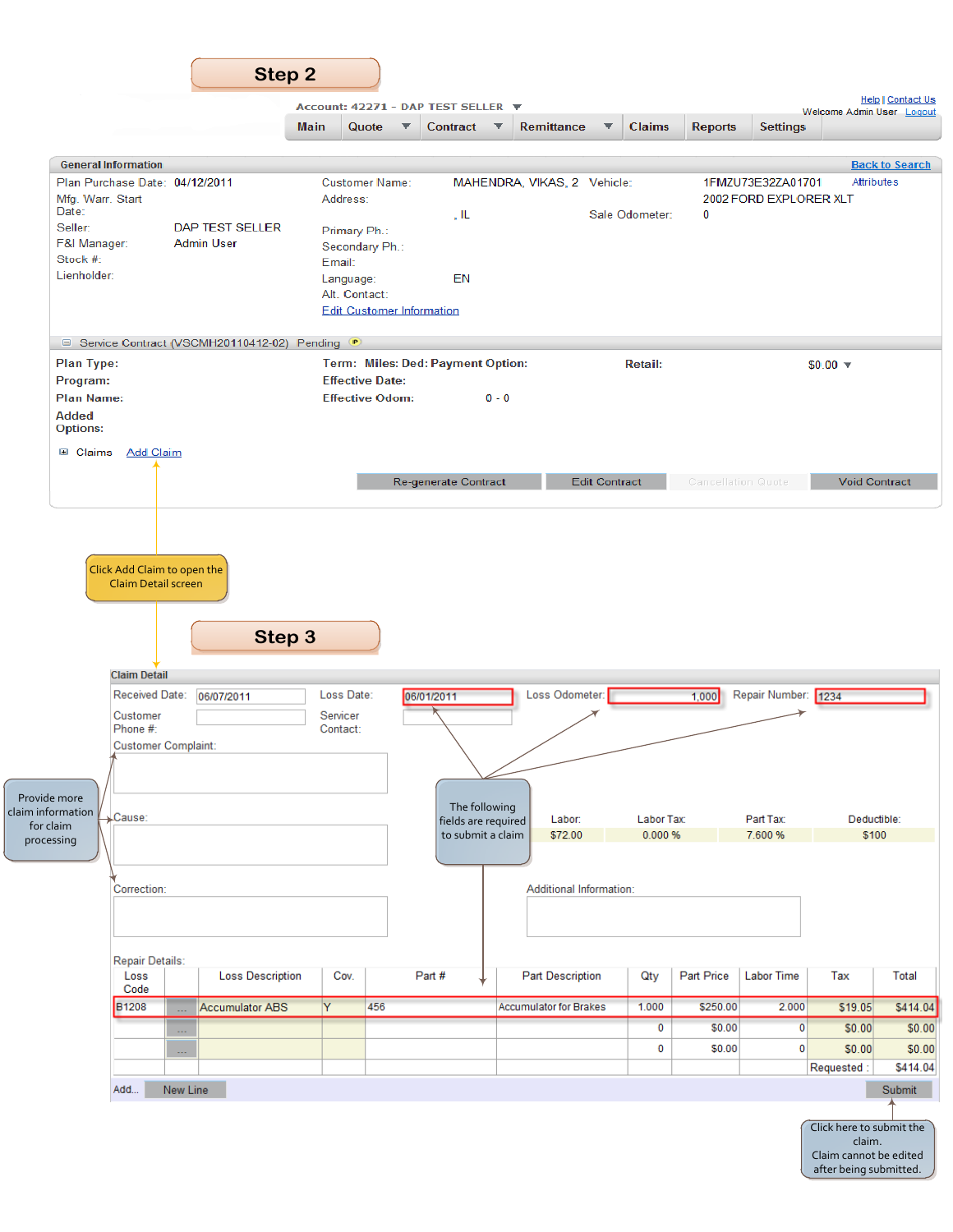## **Claim Search:**

|                   |                                                                 |                                                |                     |                 | Account: 42271 - DAP TEST SELLER ▼ |                                                            | Click Claims to search for<br>existing contract claims |                |                  | Help   Contact Us<br>Welcome Admin User Logout       |
|-------------------|-----------------------------------------------------------------|------------------------------------------------|---------------------|-----------------|------------------------------------|------------------------------------------------------------|--------------------------------------------------------|----------------|------------------|------------------------------------------------------|
|                   | Choose search criteria as<br>required from the<br>dropdown menu |                                                | <b>Main</b>         | Quote<br>▼      | Contract<br>▼                      | Remittance                                                 | <b>Claims</b><br>▼                                     | <b>Reports</b> | <b>Settings</b>  |                                                      |
| <b>Filters</b>    |                                                                 |                                                |                     |                 |                                    |                                                            |                                                        |                |                  |                                                      |
| Search By:        | RO#                                                             |                                                | *,                  |                 |                                    | Search                                                     |                                                        |                |                  |                                                      |
| <b>Claim List</b> |                                                                 | Click Search button to refresh search results. |                     |                 |                                    |                                                            |                                                        |                |                  |                                                      |
| <b>Status</b>     | Claim#                                                          | RO#                                            | <b>RO</b> Rcvd Date | Loss Date   VIN |                                    | <b>Loss Description</b>                                    |                                                        |                | Last Pay<br>Date | Last Pay Amt                                         |
| O Open            | 1000455895                                                      | 1234                                           | 06/09/2011          | 06/02/2011      | A0010059                           | Rental (Additional Days @ \$50 /<br>Day)/Benefits/Services |                                                        |                |                  |                                                      |
|                   |                                                                 |                                                |                     |                 |                                    |                                                            |                                                        |                |                  | << Prev Page 1 - of 1 Next >> Records Per Page: 25 - |
|                   | Status: O - Open C - Cancelled O - Denied P - Paid V - Void     |                                                |                     |                 |                                    |                                                            |                                                        |                |                  |                                                      |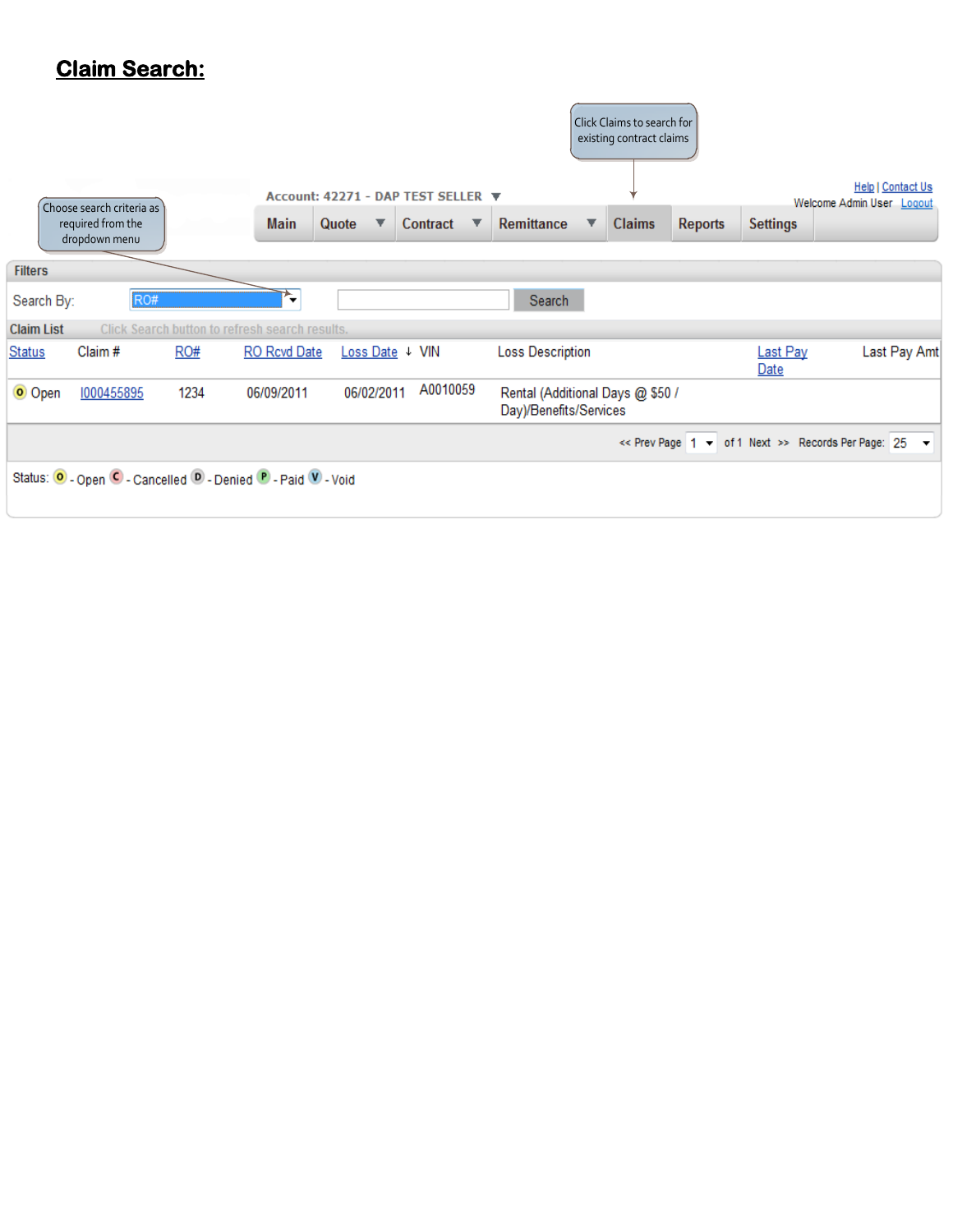### **Settings:**